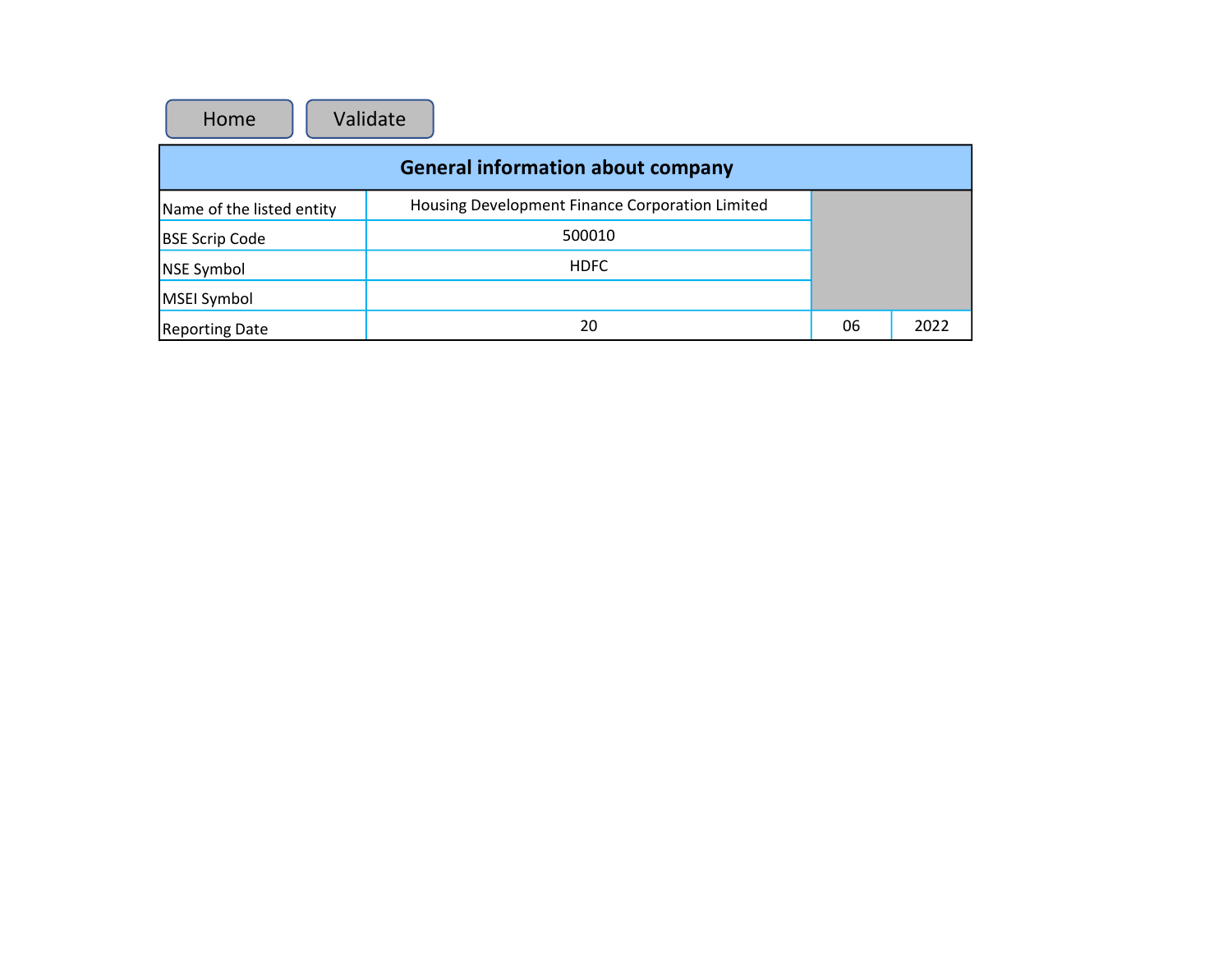| Home    | Validate              |        |                                  |                      |                             |                   |                        |                  |             |                                            |           |                                       |                      |                                    |                          |          |               |                           |            |         |               |                           |
|---------|-----------------------|--------|----------------------------------|----------------------|-----------------------------|-------------------|------------------------|------------------|-------------|--------------------------------------------|-----------|---------------------------------------|----------------------|------------------------------------|--------------------------|----------|---------------|---------------------------|------------|---------|---------------|---------------------------|
|         | <b>Payment Status</b> |        |                                  |                      |                             |                   |                        |                  |             |                                            |           |                                       |                      |                                    |                          |          |               |                           |            |         |               |                           |
|         |                       |        |                                  |                      |                             |                   |                        |                  |             |                                            |           | <b>Details Of Redemption Payments</b> |                      |                                    |                          |          |               |                           |            |         |               |                           |
| Sr. No. | <b>ISIN</b>           | Series | Securities Descriptio            | <b>Document Date</b> | hsue Size<br>(Rs. In lakhs) | No. of instrument | Face Value<br>(In Rs.) | Rate of Interest | Record Date | Change in Record Date<br>Previous, if any) | Frequency |                                       | If Partial Redemptic | If Redemption is<br>specify whethe | Reason for<br>redemption | Specify" | (No. of NCDs) | Due date fr<br>an/ Maturi |            | In Isle | (Rs. In lakhs | of last Intere<br>Daumari |
| Add     | Delete                |        |                                  |                      |                             |                   |                        |                  |             |                                            |           |                                       |                      |                                    |                          |          |               |                           |            |         |               |                           |
|         | INECOLAGIQTI          |        | ECURED REDEEMABLE N 06-02-2017   |                      |                             |                   |                        |                  | 04-05-2022  |                                            |           |                                       |                      |                                    | <b>Maturity</b>          |          |               | 20-06-2022                | 20-06-2022 |         |               | 20-06-2022                |
|         | 2 INECOLAGERUS        |        | FOIRED REDEFIAARLE N. 16.03.3019 |                      |                             |                   |                        |                  | 04.05.3022  |                                            |           |                                       |                      |                                    | Maturity                 |          |               | 20-06-2022                | 20-06-2022 |         |               | 20-06-2022                |